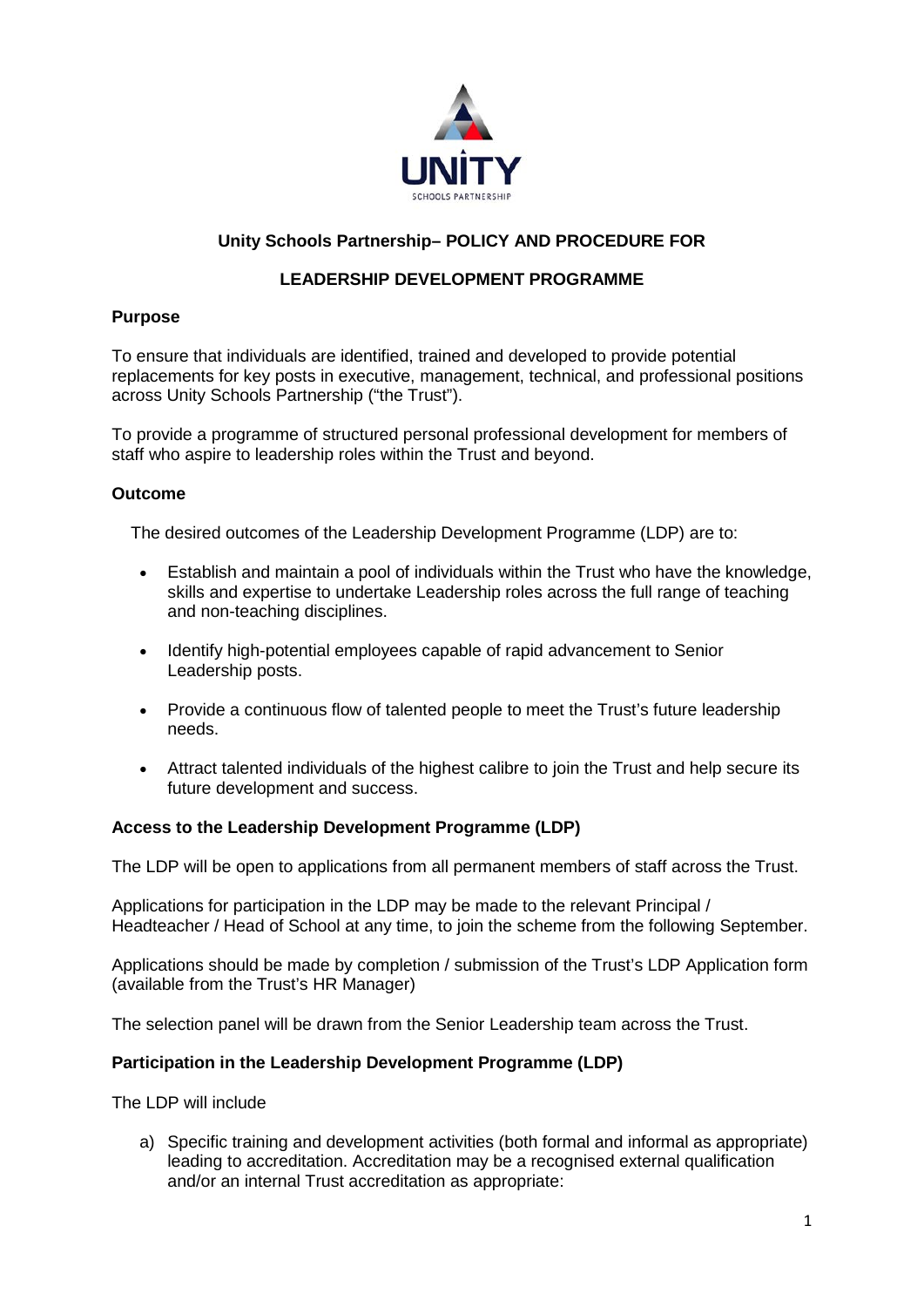- b) Trust-based research and development projects
- c) Support for development of curriculum vitae and interview skills.

There will be a requirement for commitment by participants in the LDP to undertake a reasonable amount of training / development activity, some of which will be in their own time.

Reasonable travel and other related expenses may be claimed (subject to advance authorisation) but there will be no entitlement to additional pay for out-of-hours training and development activities.

Continuation as a participant in the LDP will be contingent upon individuals' successful completion of their Performance Management objectives and wider appraisal of work performance as a whole.

#### **Secondment opportunities**

The Trust Senior Leadership Team will meet on a regular basis to review the progress of the LDP and its participants and to plan for secondments and other development opportunities.

The SLT will pinpoint areas of the Trust in which predictable turnover, resulting from retirements or other changes, will lead to particular needs for new leadership talent.

The CEO will review potential requirements for external recruitment to bring in new talent and expertise.

Where a post is identified which lends itself to a development opportunity, the process will be as follows:

- 1. A detailed job description and person specification will be developed.
- 2. The post(s) will be advertised internally, across the Trust
- 3. A selection panel will be set up and candidates whose applications demonstrate that they meet the essential criteria for the post will be interviewed;
- 4. The successful candidate will be appointed with effect from a date which is agreed with the Head of the employing school.
- 5. In the event that no applicant meets the essential criteria for the post, it will be advertised externally.

Performance Management objectives for those individuals participating in the LDP will include an objective specifically relating to their secondment responsibilities.